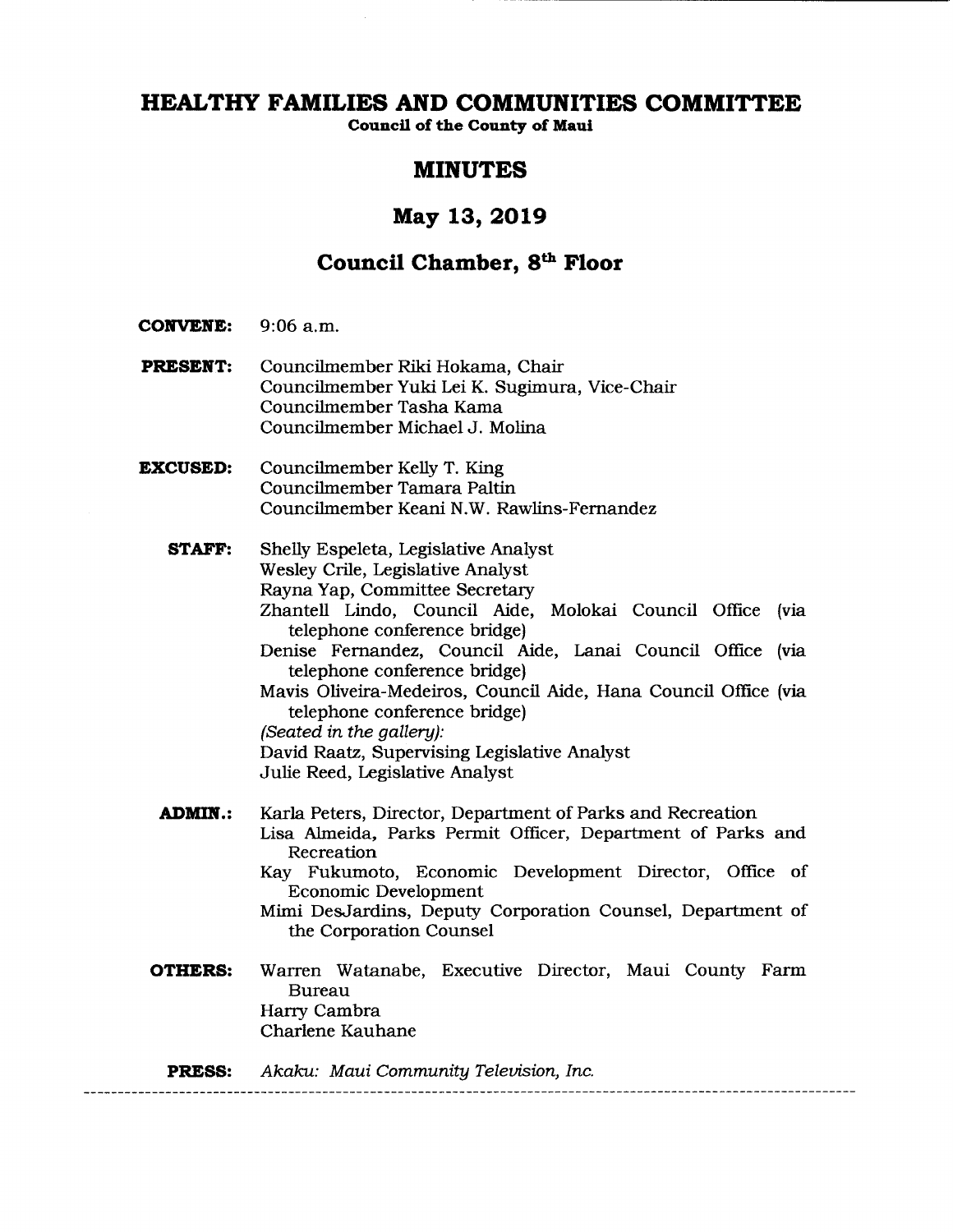CHAIR HOKAMA: . . . *. (gavel).* . . The Council's Committee on Healthy Families and Communities shall come to order. This is our regular meeting of May 13, 2019. It is slightly after 9:00. Present we have Vice-Chairman Sugimura, present this morning.

VICE-CHAIR SUGIMURA: Good morning --

CHAIR HOKAMA: Good morning.

VICE-CHAIR SUGIMURA: --Mr. Hokama.

CHAIR HOKAMA: And we have Member Kama with us.

COUNCILMEMBER KAMA: Aloha kakahiaka, Chair.

CHAIR HOKAMA: Good morning. And Mr. Molina.

COUNCILMEMBER MOLINA: Good morning, Mr. Chair.

CHAIR HOKAMA: The Chair excuses Ms. Paltin, Ms. Rawlins-Fernandez, and Ms. King. At this time we'll take...we have one item only, Members, this morning. That is item HFC-19, under the heading of 2019, Maui Agricultural Festival and 4-H Livestock Fair, War Memorial Complex. We'll take public testimony before we start our review of this item. Everyone turn off your noise-making devices please. You have three minutes to share your comments with us on this item. State your name, if you represent an entity, that entity's name also.

### . . *. BEGIN PUBUC TESTIMONY .* ..

CHAIR HOKAMA: So, we'll call up Harry Cambra please.

MR. CAMBRA: Good morning, Chair --

CHAIR HOKAMA: Good morning.

- MR. CAMBRA: -and good morning, Members. My name is Harry Cambra, and I represent the Maui 4-H Livestock Association. And I would just like to thank the Parks Department for the all the support we've been having so far. I'd like to thank the Ag Fest people for helping us. This year we're joining forces with Ag Fest. We're not doing the Upcountry Fair this year, but we're joining. And so, I ask that you guys support this resolution, and, you know, give the kids the chance to show their animals, have their fair, and their auction. And that's it. Thank you very much.
- CHAIR HOKAMA: Thank you, Mr. Cambra, for being here. Any questions for the gentleman? Ms. Sugimura?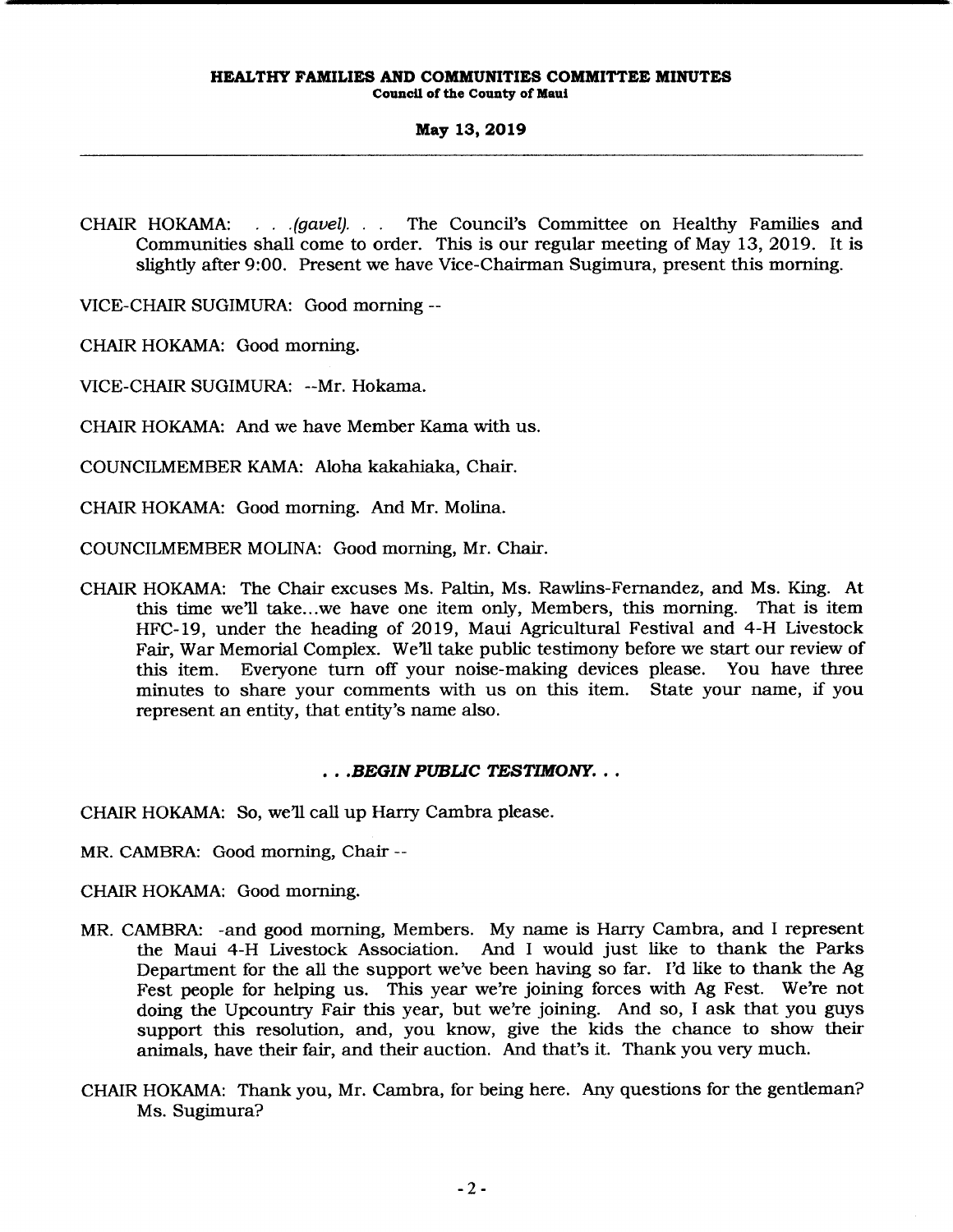- VICE-CHAIR SUGIMURA: Yeah. Thank you. Thank you for being here. I'm a strong supporter of the work that you do for the 4-H. So, how many years has the Upcountry, or the 4-H association been part of the Upcountry Fair?
- MR. CAMBRA: It's been from, I mean at least 25 or 30 years. Prior to that, we were in conjunction with the County Fair. But the Upcountry Fair probably has been going on for about 30 years with the Makawao Community Association. And so, yeah, we, last year we celebrated probably most of you know our 100... the 4-H celebrated its 100<sup>th</sup> anniversary in Maui County. So, that was a big event.
- VICE-CHAIR SUGIMURA: Thank you. Thank you for the work that you do for our youth, appreciate it. Thank you.
- MR. CAMBRA: Thank you.
- CHAIR HOKAMA: Okay. Thank you for that. Mr. Molina?
- COUNCILMEMBER MOLINA: Thank you, Mr. Chair. Good morning, Mr. Cambra. Thank you for being here. As you mentioned, you've had the event for the Upcountry Fair for all these years. Now that it's moving down here, any changes to the normal, I guess, a program agenda? I know you folks have the award ceremony, and then I guess you have those who want to bid and make bids for the cows and cattle. Any changes or anything you want to add?
- MR. CAMBRA: Actually, our show was Saturday and Sunday at the Upcountry Fair. This year, we're combining it all in one day. So, it'll be on the 1st. Usually, we have our award ceremony on Sunday about one o'clock or two o'clock. This year what we're doing with the awards ceremony, we're doing it, I think a week later, we're having just a brunch, or actually it's a dinner, and, you know, so we're going to do the award ceremony there. And, you know, have all the kids come, their family and friends and relatives. So, that's basically the only change. The only other change is we added a new project, it's a beef heifer project. So, usually we have the beef steers, the market hogs, the goats, the lambs. And then this year we adding a heifer project that kids can hopefully sell their projects to the ranchers and the community.
- COUNCILMEMBER MOLINA: Oh, okay. Well, thank you for the update on that. Thank you, Chairman.
- CHAIR HOKAMA: Okay, thank you. Any other questions for Mr. Cambra? Thank you very much for being here --
- MR. CAMBRA: Thank you.
- CHAIR HOKAMA: --we appreciate it. Anyone else would like to give testimony? Make yourself known now. We'll ask the District Offices. Hana Office, anyone wishing to provide testimony please?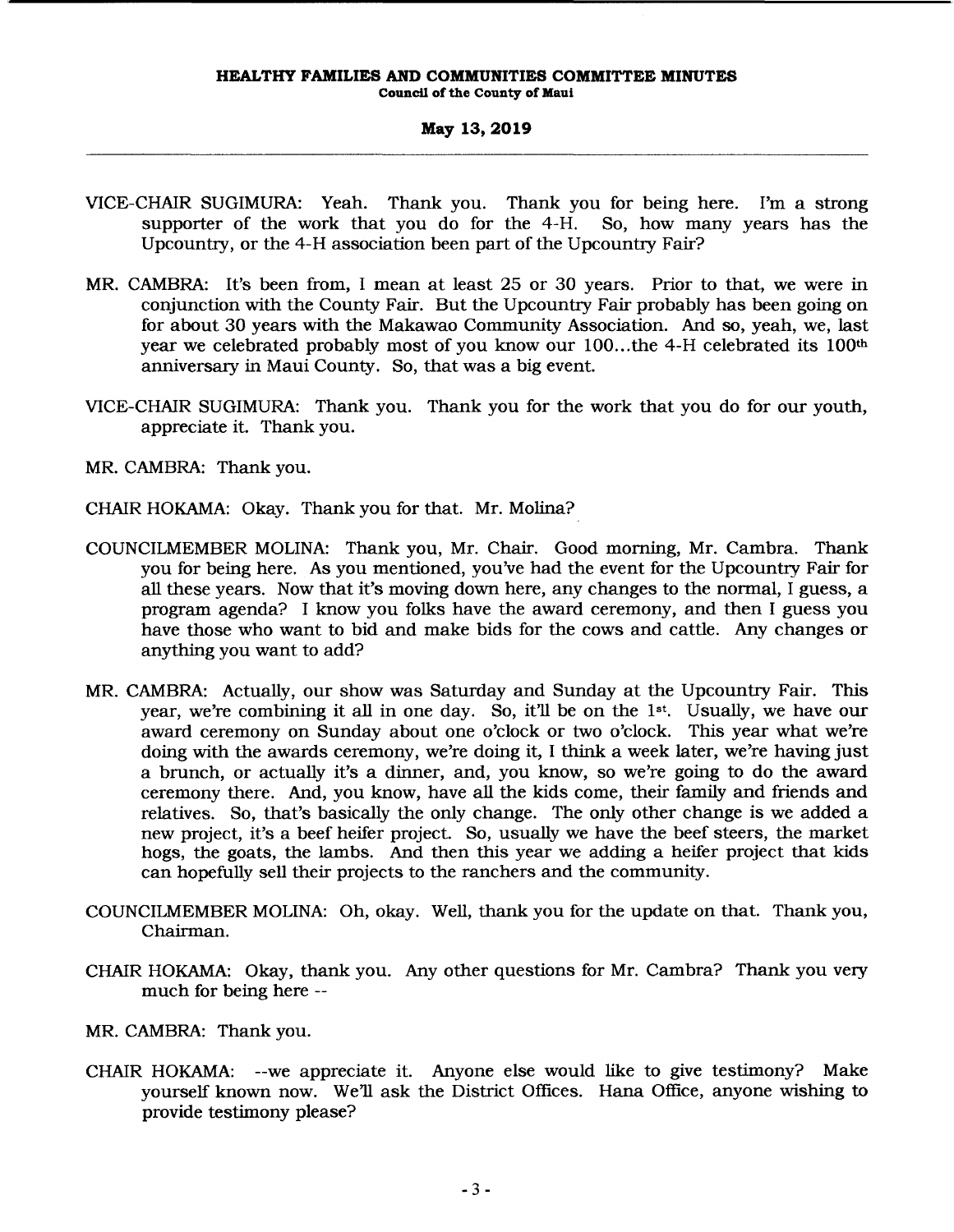- MS. OLNEIRA-MEDEIROS: Aloha, Chair. This is Mavis Medeiros from the Hana Office, and there's nobody here waiting to testify.
- CHAIR HOKAMA: Okay, mahalo. Lanai, Ms. Fernandez, anyone wishing to provide testimony?
- MS. FERNANDEZ: Good morning, Chair. This is Denise Fernandez at the Lanai Office, and there are no testifiers.
- CHAIR HOKAMA: Thank you. Ms. Lindo, anyone on Molokai? Okay, we have no request for testimony. So, with no objections, we'll close testimony.

COUNCILMEMBERS: No objections.

CHAIR HOKAMA: Okay, thank you. So ordered.

### . . *. END OF PUBLIC TESTIMONY .* ..

### **ITEM HFC-19: 2019 MAUl AGRICULTURAL FESTIVAL AND 4-H LIVESTOCK FAIR, WAR MEMORIAL COMPLEX** (CC 19-197)

- CHAIR HOKAMA: Okay. So, let's take up our one item for today, Members. We are in receipt of County Communication 19-197, from Director of Parks and Recreation, with a proposed resolution. Authorizing Issuance of a Permit with Greater Duration than Five Consecutive Days for the Use of War Memorial Complex for the 20 19, Maui Agricultural Festival, and 4-H Livestock Fair Pursuant to Section 13.04A.100, Subsection D, Maui County Code. So, Members, couple things, one, the term of the use is greater where Council will give its review and approval if appropriate. Second, because of timing of the event, we'll discuss it today. It is anticipated for Friday's Council meeting. The item will be discharged for Council action on Friday's meeting. And then Council can make a decision whether or not to approve or disapprove, because of the timing requirements. Okay, so this morning, we'll have Parks Director give opening comments regarding the proposal.
- MS. PETERS: Thank you, Chair. Good morning, Chair and Committee. So, we're here supporting the Maui Agricultural Fest as well as 4-H Festival at the War Memorial Complex from May 27th through June 3rd. And we're here with .. .I'm here with our Parks Permit Officer to answer any questions that you may have along with Kay Fukumoto from OED who would be available for the community and economic benefit of our County.

CHAIR HOKAMA: Okay, thank you for that. Ms. Fukumoto, any opening comments?

MS. FUKUMOTO: Thank you, Chair and Committee Members. Just wanted to support obviously agriculture in our economic development. You know this has been a longstanding event. And with the coming together of both of the events, I think it's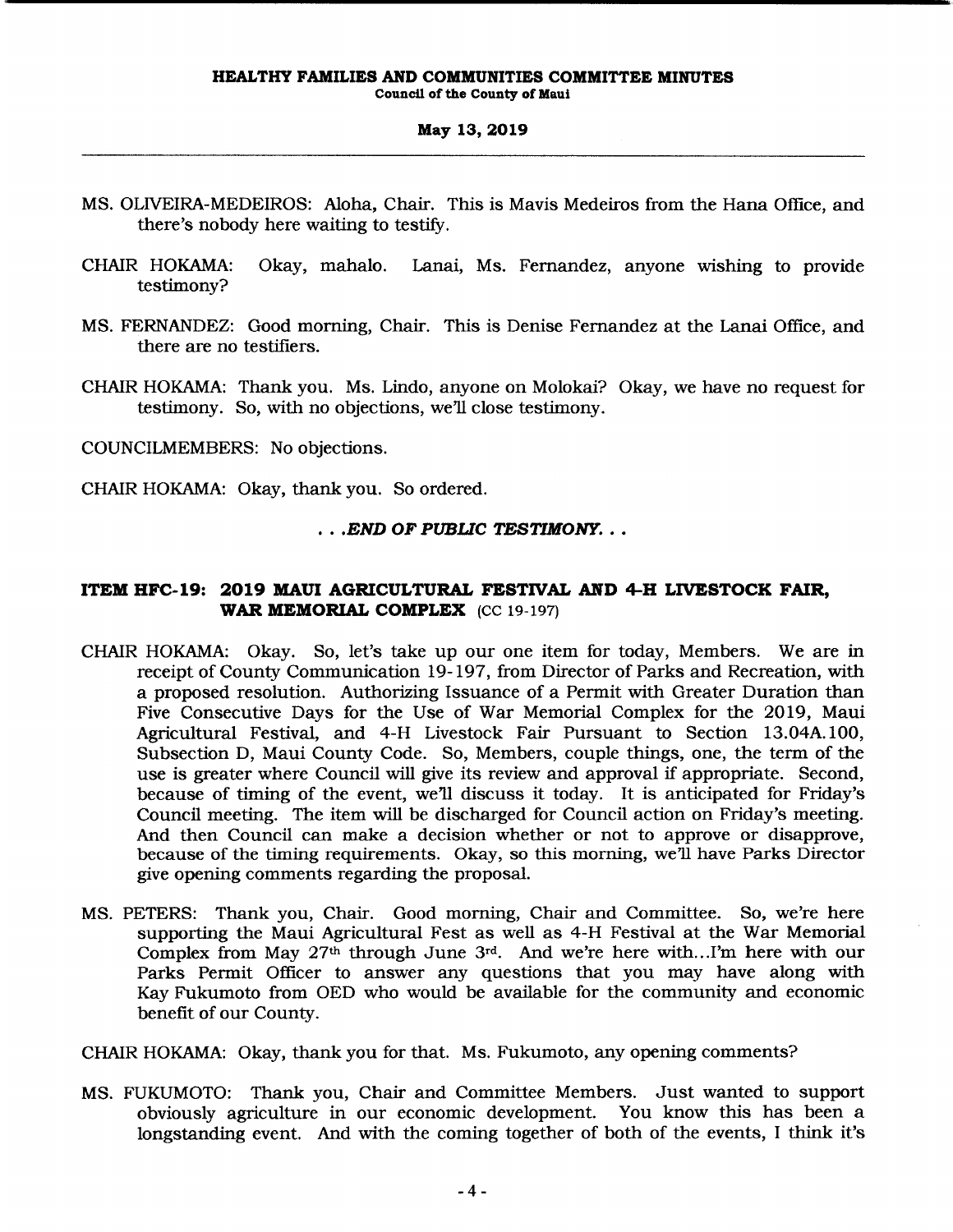fabulous that we have, you know, the youth component, and they're having some, you know, opportunity to showcase their work down here in Central Maui. You know, obviously there was a change in venue and so we are fully in support of this change to the War Memorial Complex. Thank you.

- CHAIR HOKAMA: Okay, thank you. I'll ask Corporation Counsel Mr. DesJardins, if there's any comments she wishes to make regarding the proposed resolution?
- MS. DESJARDINS: Thank you, Chair. I don't have any comments if anyone has any questions. Thank you.
- CHAIR HOKAMA: Okay, thank you. Mr. Watanabe, you're here representing Maui Farm Bureau. Any comments regarding the event?
- MR. WATANABE: Not really, but I would like to ask the Council support, and this Committee's support. We are going to be in our  $12<sup>th</sup>$  year, and it is a change. We are moving to a County-run facility, and that's why we are before you. As you know, we were at the Maui Tropical Plantation. And so, we are excited about the new location, and our partnership with the 4-H. Thank you.
- CHAIR HOKAMA: Okay, thank you *very* much. Members, any questions? Again, this is a change of venue. The event is longer than anticipated. That's why they're asking for this approval of length of use of County facilities. Ms. Kama?
- COUNCILMEMBER KAMA: Thank you, Chair. So, I just wanted to know why is there a change of venue, and if we anticipate having these two events combined again thereafter?

CHAIR HOKAMA: Okay, Mr. Watanabe?

- MR. WATANABE: The reason why we changed, I mean I'll be frank, last year we had a tremendous rainstorm. It did create a lot of damage to the facility. But for us, we've grown as an event over the years. And also the Tropical Plantation is under as you know new management. They have their own business plan. They've open up the Mill House. So, it was a mutual agreement to part ways. You know it worked fme for both of us, but we felt it was time to move on, especially in their case.
- COUNCILMEMBER KAMA: The other one was thereafter do we anticipate using the same events for the following years?
- MR. WATANABE: In the current proposed budget, we are allocating funds for the 4-H to be again part of the Ag Fest. And we do hope that it'll continue. I think a lot of it will depend on how this year's event goes. And again, we are concerned about the welfare of the animals with this new location.
- COUNCILMEMBER KAMA: I'm sorry, I have never gone to an Ag Fest or even a 4-H. So, just help me to understand what goes on during these events.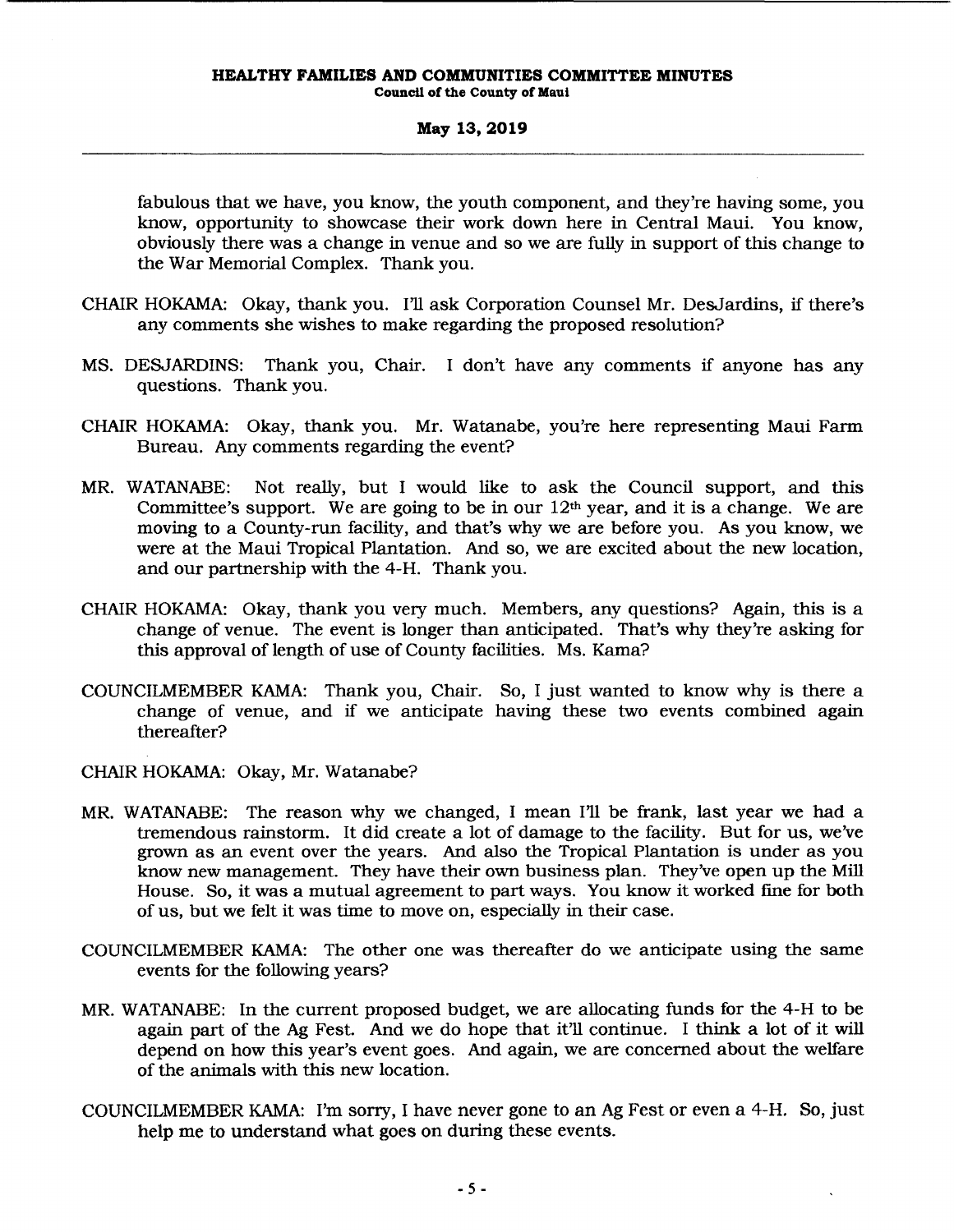**Council of the County of Maui** 

### **May 13,2019**

MR. WATANABE: Okay. The Ag Fest started about, like I said about 12 years ago. The reason why we do it is to educate the public. There's a lot of mixed information about agriculture right now. And so, as Farm Bureau we support all types of agriculture, large, small farmers, and, you know, a whole range in agriculture. And it's to educate, again educate the public. I mean we still have children that thinks chocolate milk<br>comes from a brown cow. So you know, they think their food comes from a So you know, they think their food comes from a supermarket. And that's why we're trying to make the connection with the public that where their food, and where all of agriculture grows, because although we look at food security, as you look at agriculture, we also have the flower industry, nursery iridustry. We're all a part of it, and we all need to work together in order for it, to make agriculture work in Maui County and the State of Hawaii. And that's basically why we do it, and we want it in a central area to make it convenient for the public to get there.

COUNCILMEMBER KAMA: And 4-H?

MR. WATANABE: The 4-H, you know, they've been around for a while. Farm Bureau has always supported them like we also support FFA. Again it's...

COUNCILMEMBER KAMA: FFA?

MR. WATANABE: Yeah, FFA.

COUNCILMEMBER KAMA: Which is?

MR. WATANABE: Future Farmers of America.

COUNCILMEMBER KAMA: Okay.

MR. WATANABE: I think it's important for the youth again to understand, because as you know our farmers are aging. I've lost a lot of famers to retirement Upcountry. And so, you know, there's a huge concem, and we need the young people to be involved in agriculture whether it's production, research, whatever, you know. There's a whole wide range of career choices for our students.

COUNCILMEMBER KAMA: Do we have a large amount of participants in the 4-H?

MR. WATANABE: Yes. I'm not sure what the numbers. Maybe Harry can answer that. If you allow him.

COUNCILMEMBER KAMA: Chair?

CHAIR HOKAMA: Yeah.

MR. CAMBRA: Thank you. Yeah, this year, we have about 40 projects including beef steers, lambs, goats, and swine. And we have about 25 kids participating. Some raising two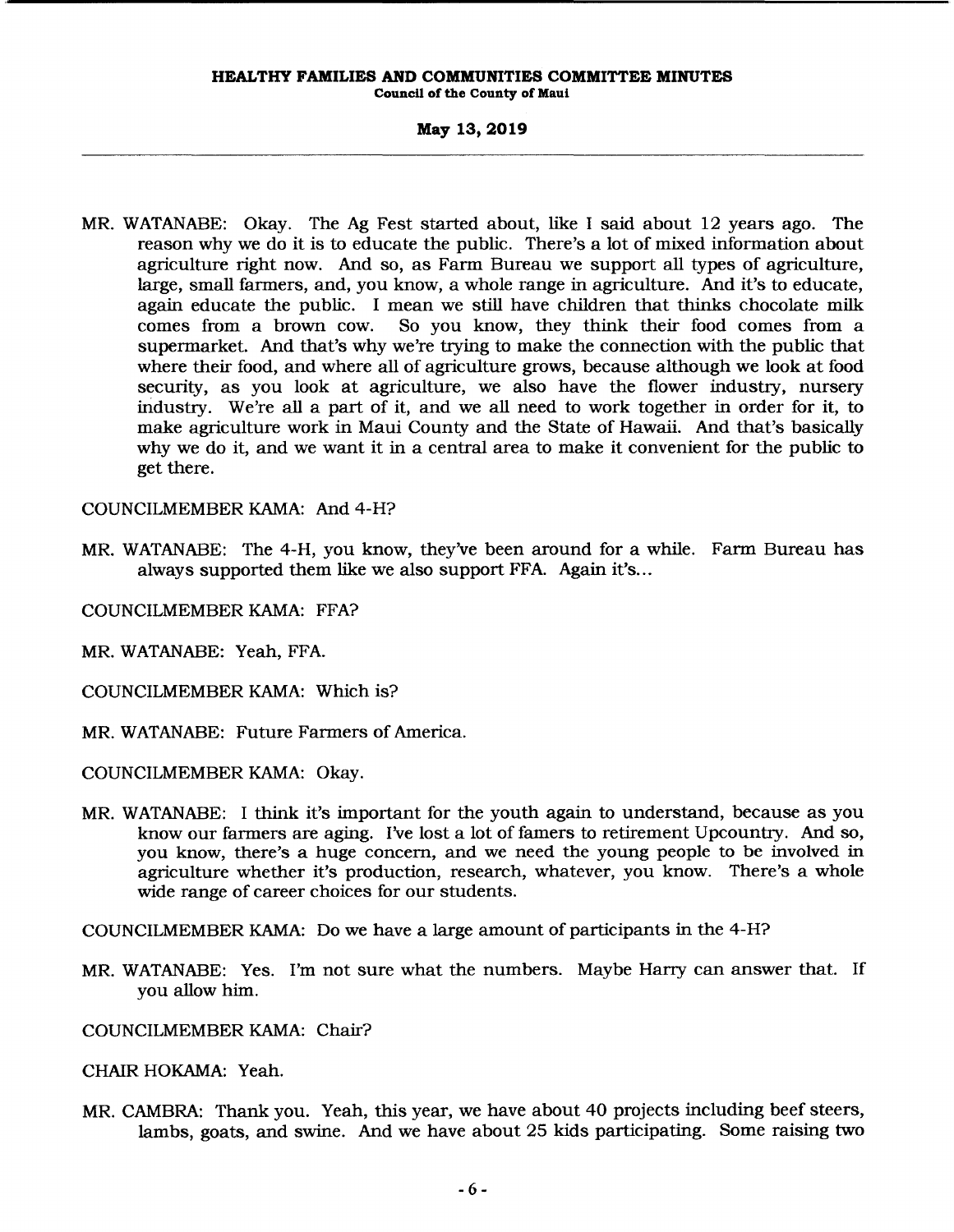#### **HEALTHY FAMILIES AND COMMUNITIES COMMITTEE MINUTES Council of the County of Maui**

**May 13,2019** 

or three projects. The 4-H program is an educational program. These kids need to keep accurate records of things they purchase, their animals feed supplies, and turn in their record book at the end of the project in order to participate at the show. And so, it's a learning project for the kids. A lot of ... there's two 4-H'er right now that's working on cattle ranchers here on Maui that wasn't 4-H. Dr. Kyle Caires who sometimes testifies here, he was an alumni, I won't reveal my age, but I was alumni. When I was nine years old I started raising 4-H. And so, it's a community event. It involves parents and farmers, a lot of ranchers get involved, so... yeah.

COUNCILMEMBER KAMA: Thank you. Thank you, Chair. Thank you, Mr. Watanabe.

MR. WATANABE: Thank you.

CHAIR HOKAMA: Okay. Thank you. Mr. Molina, any questions?

COUNCILMEMBER MOLINA: Yes, thank you, Chair. Just one question each for the Parks Department and OED. Just with Parks, this event will not displace any youth events or other events that have been held in the past there? You know we have some events that are, become somewhat fixtures at a certain date, and they use our War Memorial Complex. So, for the record, it's not going to cause any disruption with other organizations?

MS. PETERS: Chair?

### CHAIR HOKAMA: Director?

- MS. PETERS: Thank you, Member Molina, that's a great question. So, we did meet with the Maui Ag Fest and OED last year and did identify that they were looking at using the property. So, we did blocked off the area. They will not be impacting. We have a very busy Memorial Day weekend. So, we host a large baseball tournament, the Sakamoto Invitational. So, they will be coming in on Monday afternoon after everyone has already been... events are completed.
- COUNCILMEMBER MOLINA: Okay, alright. Thank you. And then, for Ms. Fukumoto from OED, what is the appropriation for the 4-H with the County's sponsorship, the amount?
- MS. FUKUMOTO: The 4-H grant is 35,000, and the portion of the budget related to the Maui County Farm Bureau is 34,500. In overall, you know, they all...they do seek funding outside with sponsorships. So, they do seek other funding outside of County funding.
- COUNCILMEMBER MOLINA: Okay. Thank you. And then last question, parking--! don't know if maybe Mr. Watanabe can answer that--with parking, so will there be, public be charged a parking fee for the event? And if so, will those proceeds be split between 4-H and Maui County Farm Bureau?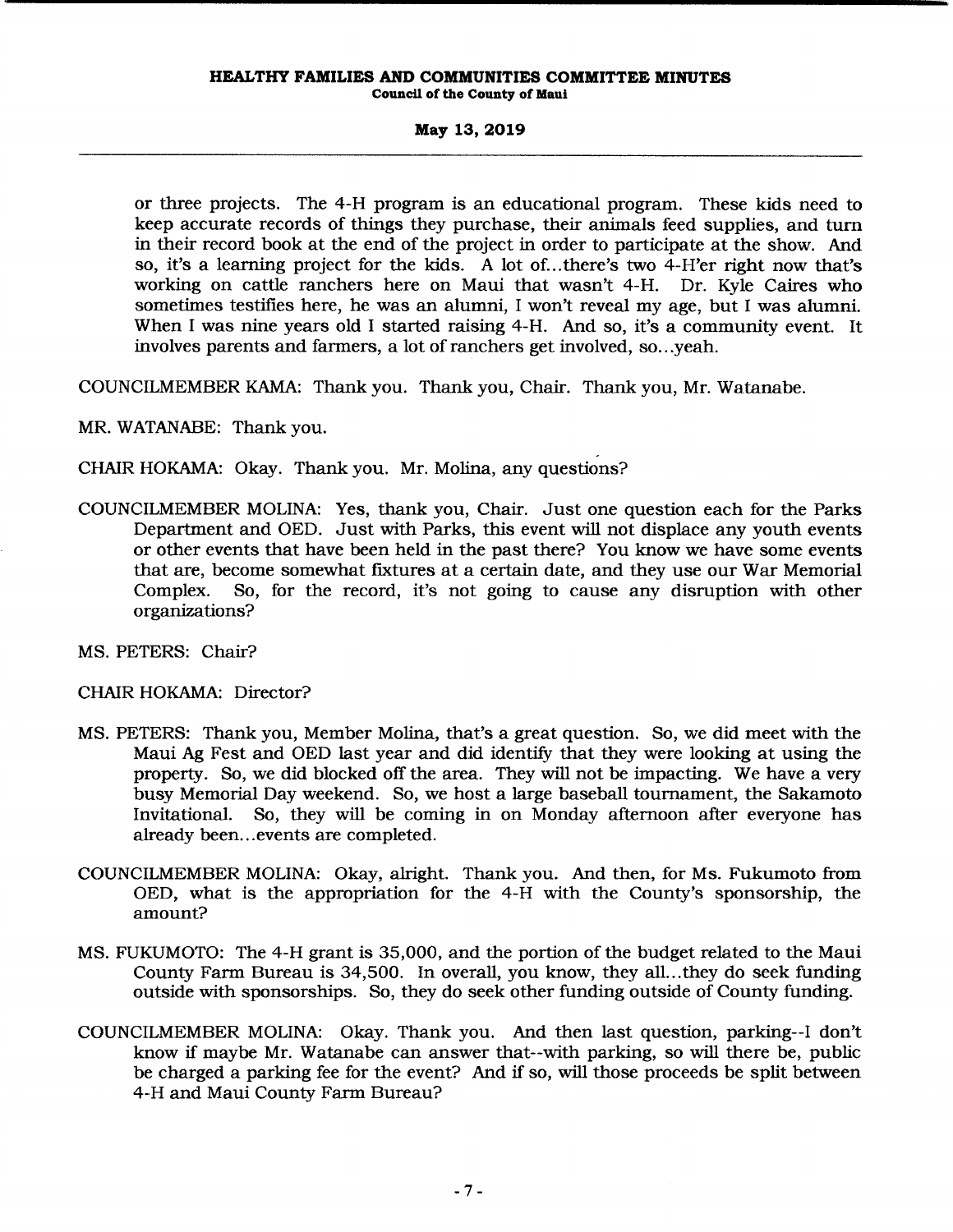- MR. WATANABE: We will be charging a \$5 parking fee. I believe most of the funding will go to that organization that handles the parking.
- COUNCILMEMBER MOLINA: Okay, thank you. Thank you, Mr. Chair. I'm certainly happy to support this. Although, you know, I'm just being picky, but I'm so accustomed to seeing the 4-H event in Upcountry, Maui, yeah. So, this will be the first time I'll experience it in Central Maui, but it's all good. Thank you.
- CHAIR HOKAMA: Bring the trailer for your cow. Ms. Sugimura, questions?
- VICE-CHAIR SUGIMURA: Yeah. I totally support this. And I've been lucky to go the Upcountry, you know, Fair and participate in it and see the auction. That's pretty amazing when you see these children. I didn't realize there's 40 kids that have raised, you know, their animals, and I always think it must be kind of painful to part with it, But it's all part of the process and reality of understanding what agriculture is about. So, I want to just say kudos to the families that do that. They're pretty committed. And I wondered, Mr. Cambra, he said that he was *very* pleased with the support from the County. So, I wonder what kind of support you're seeing with now being part of a County facility versus I think you're at the Oskie Rice Arena before, which is completely--
- MR. CAMBRA: Yeah

VICE-CHAIR SUGIMURA: --private.

- MR. CAMBRA: Yeah. I mean, you know, we had to set up with...I mean we still got to set up all our staff at the War Memorial Stadium, but the Parks have been working with us and Farm Bureau. And so, hopefully everything will work out. And, you know, we need to transport our panels, and all that stuff to set up for the animals. And just a thing to think about in the future. Ifwe could look at some place where we could have a permanent fair grounds, and we can store our stuff there, and set up maybe permanent panels and pens and, you know, use it for the County Fair and other activities throughout the year. That will be, you know, a real good step forward.
- VICE-CHAIR SUGIMURA: Thank you. That's a good big wish. I think we all remember the Maui Fair Grounds, and it was a thing to do *every* year, and yeah livestock was there. And then, just with OED then, the funding that was provided to the 4-H it was really for them is now being consolidated for the Ag Fest, or how was that working out?
- MS. FUKUMOTO: Well, for 2019's Budget it was separated with each organization receiving their funding separate. But for 2020 Budget, the entire funding is coming under the Maui County Farm Bureau. So, when you look at the budget, you know, there is an increase and it includes the combination.

VICE-CHAIR SUGIMURA: Oh, good. So, we're making sure we took care of that.

MS. FUKUMOTO: Right.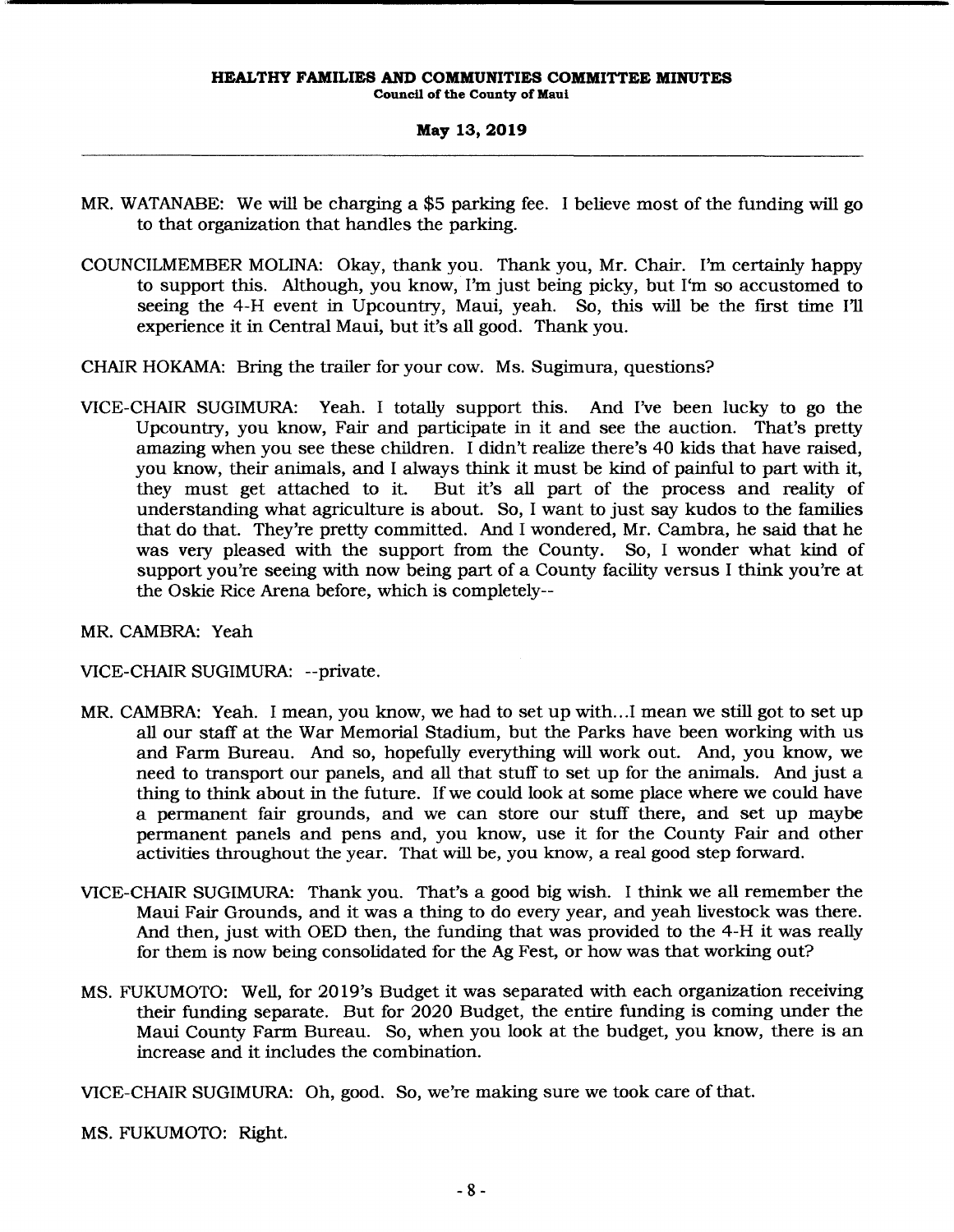VICE-CHAIR SUGIMURA: Okay. Thank you. I fully support this. Thank you, Chair, for hearing it today and then taking it up on Friday's Council agenda to expedite it.

CHAIR HOKAMA: You will. Not me.

VICE-CHAIR SUGIMURA: Oh. That's right. Okay

COUNCILMEMBER KAMA: You will.

VICE-CHAIR SUGIMURA: He's going to be traveling.

CHAIR HOKAMA: Yes, Ms. Kama.

COUNCILMEMBER KAMA: So, I just have a couple of other questions. Is there an entry fee?

CHAIR HOKAMA: Mr. Watanabe?

MR. WATANABE: No. There will be no entry fee. Just parking.

- COUNCILMEMBER KAMA: Okay, so it's free. And I heard you say that the parking, whatever is raised goes to the organization that's actually directing the parking?
- MR. WATANABE: Yeah. Cause we're not ... we're kind of like subcontracting the parking out to, you know, people that are experienced in handling parking. Yeah.
- COUNCILMEMBER KAMA: Okay. So, but does the organization get a part of that? Or does all the whole \$5 goes to the org that's directing the traffic?
- MR. WATANABE: Sorry. That's ... they'll get part of it, of the five.
- MS. KAUHANE: Hi. Aloha. My name is Charlene Kauhane, and I work on the Ag Fest with Warren. So, the parking is going to be handled by a nonprofit organization. And with the other groups that are helping us with services for the event, they get a portion of the money that we raise.

COUNCILMEMBER KAMA: Okay.

MS. KAUHANE: And it's based on the number of hours they provide, the number of bodies that are there on the site.

COUNCILMEMBER KAMA: Not the amount of cars that are parked?

MS. KAUHANE: Well, I guess they are going to keep track of that too. But the way we've set up the budget is that it's really based on the amount of hours that people provide. And so, it's fair across the board with everybody.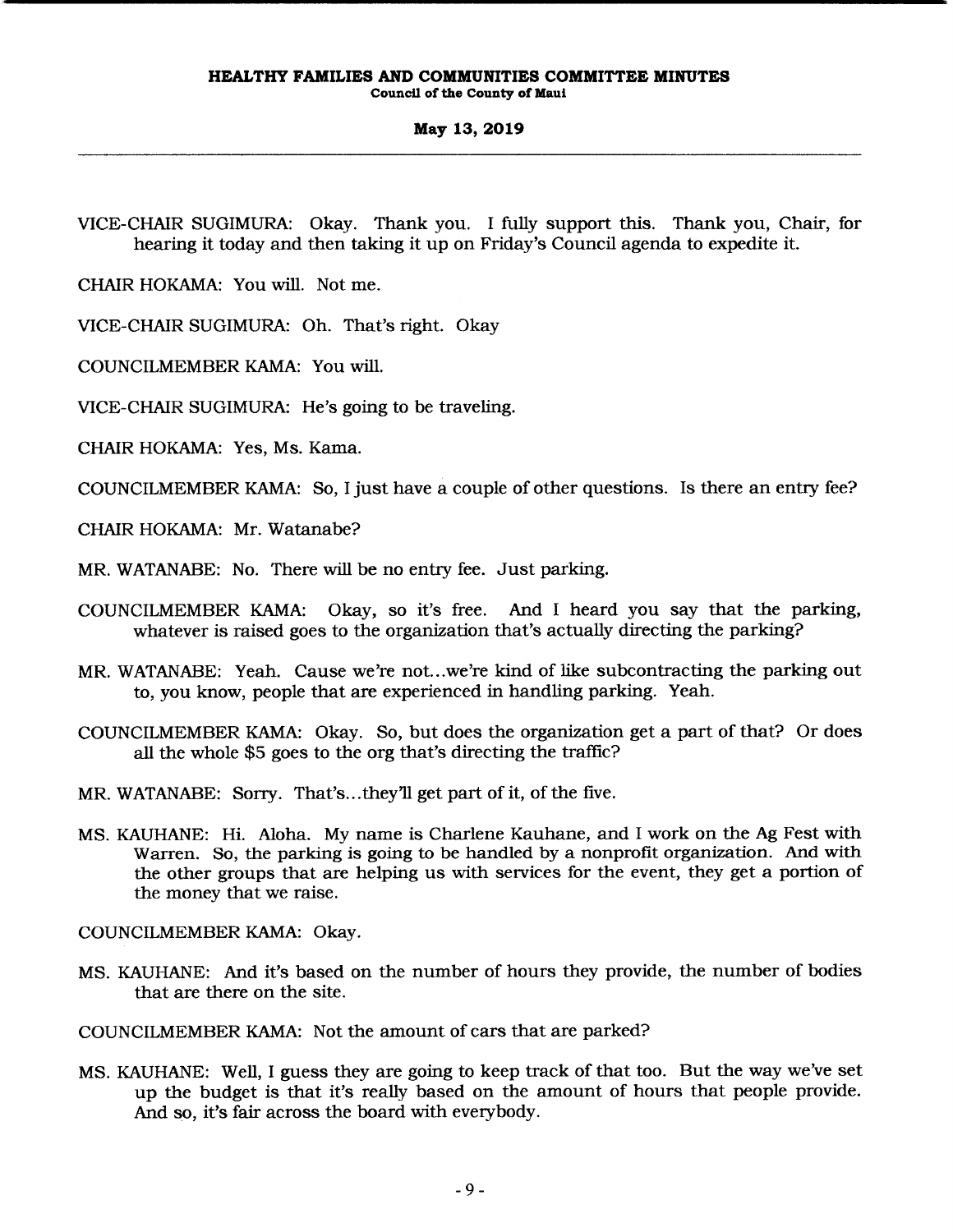COUNCILMEMBER KAMA: Okay. Thank you.

- MS. KAUHANE: Okay. You're welcome.
- COUNCILMEMBER KAMA: So, again getting back to my original question about, so do we anticipate the venue continuously being at the soccer field for ... and do we need to have a memorandum of agreement or an MOU between us and them, or... it's just pure curiosity, Chair.
- CHAIR HOKAMA: They work it with Parks Department. Director?
- COUNCILMEMBER KAMA: Okay.
- MS. PETERS: Thank you, Chair. Thank you, Member Kama. Yeah, so, you know, it depends like Warren said how the animals adapt to the climate down here in Wailuku, Central Maui. And then if it becomes an annual event, we'll do something, a license agreement like how we have with the Maui Fair. So, that comes to this body for approval, and then they wouldn't have to come *every* year for the extension of the five days. Yes.
- COUNCILMEMBER KAMA: Okay.
- MS. PETERS: Thank you.
- COUNCILMEMBER KAMA: Wow, I'm excited. I guess, because it's down in Central. I guess I should go. Thank you, Chair.
- CHAIR HOKAMA: We do have a handout. Is this what you presented, Mr. Watanabe? Who gave us this handout? Oh okay, this was ... so that I know what I'm doing. Okay. Thank you. Anyway, I appreciate your questions. This is I think something very beneficial for everybody. So, your question is *very* good, especially with Parks getting ready to fmalize rules and regs on concessions. Okay, all of these things are to be revenue generators for the Department so that we can maintain our facilities and provide facilities that make good sense for community use. So, that's the plan with concession revenues. Okay, it's not about we taking away opportunities. We're fmding ways to improve what we have to offer. So, we look forward to that when the Department is ready in short, near feature. For Ms. Fukumoto, you know what I find interesting, on those posters, like for Ag Fest and whatnot, you have Office of the Mayor being a sponsor under OED, and then you get the County of the Maui sponsoring also. What's the difference? Why is there two County seals on one poster for the County?
- MS. FUKUMOTO: Well, the budget, you know, comes from the grants that we monitor and administer through OED. So, there's the OED specific logo. And obviously, because it is being funded through the County's budget, we do encourage the second seal as well, the County seal.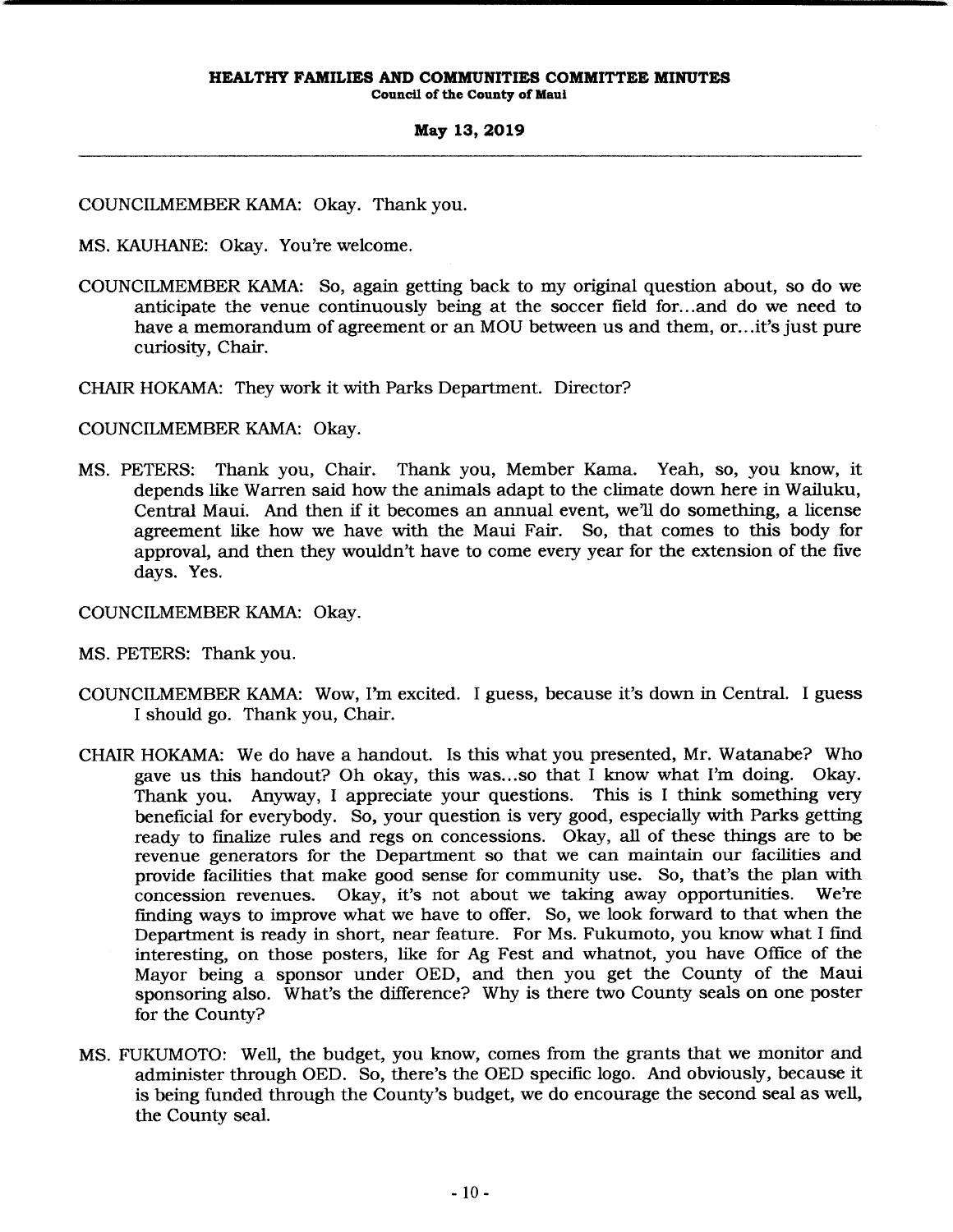**Council of the County of Maui** 

### **May 13,2019**

- CHAIR HOKAMA: Well, that's fme. There's only one County government though. One seal is good enough, 'cause only Council gives money. So, we can just put the Council seal, good enough. No, we're just trying to understand how entities get the benefit of fee waivers by having us co-sponsor events. Yes, Ms. Kama?
- COUNCILMEMBER KAMA: Just a question that may not even be ... but do all of the fliers that the County produces for all events, do they always need to have two seals on top of it with the Mayor and the Council? Or can it just be one, and if it doesn't matter, can we just do one? I think it's confusing to the public.
- CHAIR HOKAMA: I'm not sure. Because it depends on whose event you notice on the walls. Some have one seal only. Sometimes there's just Parks. Sometimes there's just maybe DOT. So, I'm just wondering why do we put more than one County seal. There's only one County dollar coming to the program.

COUNCILMEMBER KAMA: So, who can answer that question?

CHAIR HOKAMA: We'll let the Mayor and the Managing Director answer that for us.

COUNCILMEMBER KAMA: Okay. So, we'll send them a letter?

CHAIR HOKAMA: We can send them a letter.

- COUNCILMEMBER KAMA: Okay. I'd like that, because I think sometimes it is confusing to the general public when they see two seals, and it almost makes it seem like there's a division when there really shouldn't be. And if we are a team, then we should be a team and have one seal. It's just my sense of it. Thank you, Chair.
- CHAIR HOKAMA: Yeah. We'll send them a request that they can respond to for us. Okay, anything else on this item you folks need to know about? Anything else, anything new you folks doing that you want to share since you're talking about food security and everything else, Mr. Watanabe?
- MR. WATANABE: Well, I think basically we have the same events. We do have our  $\ldots$  (inaudible)...
- CHAIR HOKAMA: Okay. I know what is easier for us. We should just ask you questions instead of having you think what we're thinking yeah, without you knowing what we're thinking. So, you brought up food security. Is food security still a concern for this County? Are we still concerned about rat lungworm? Are we still concerned avian items from wild chickens? Are we still concerned about, you know, feral cats?
- MR. WATANABE: Well I guess I would say yes it's a huge concern. And we just had again another rat lungworm incident. We will be posting signs, and I think maybe possibly CTAHR will be having again informational brochures on the subject. It is a big, huge concern, because I don't know if you're aware, but there was a recent, the most recent one of a rat lungworm one was a visitor came to Maui I believe, and he took and when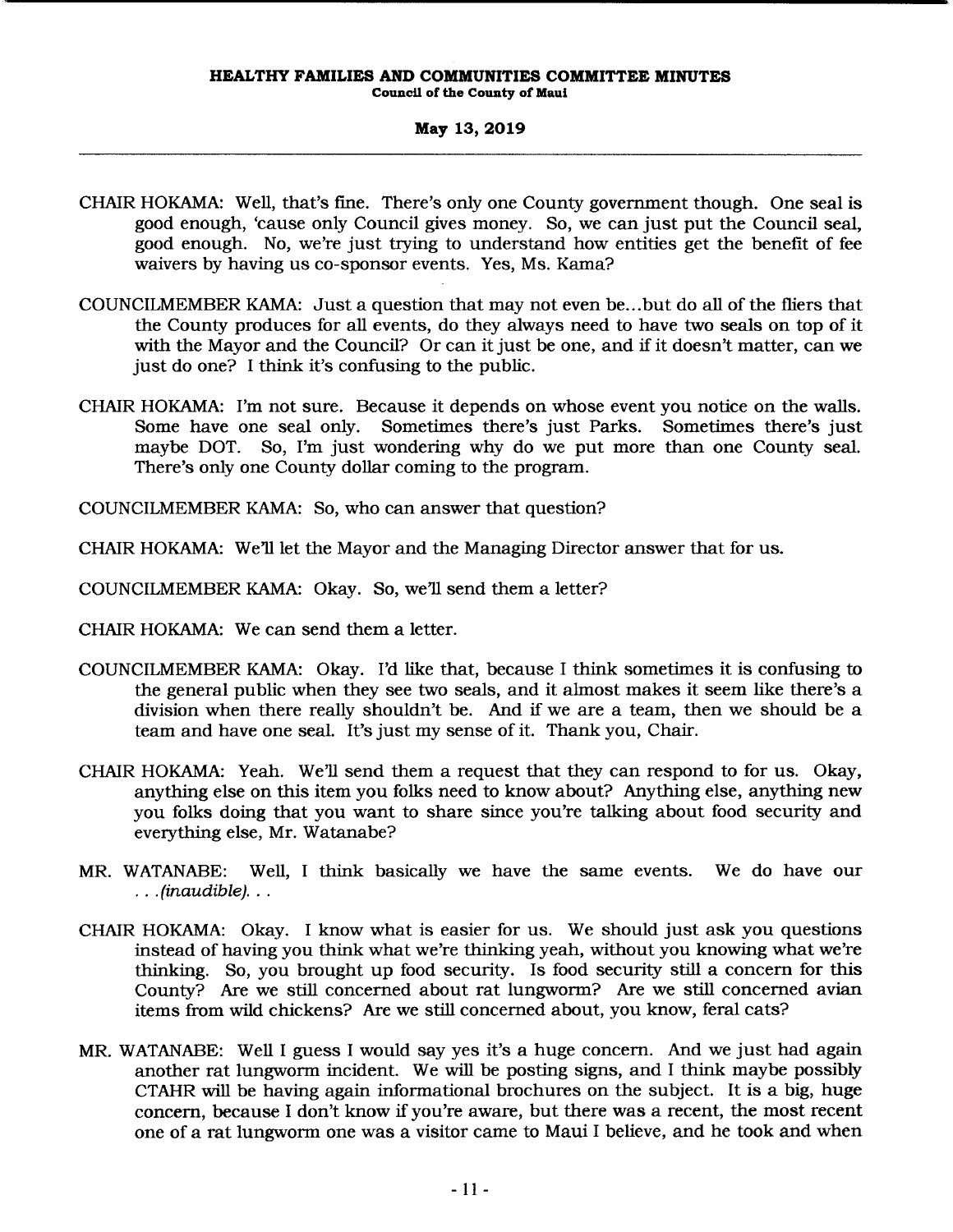he went back to Alaska that's when he found out he contracted the disease, and so we reached out also to the Hotel Association to help promote food safety. And it's always, you know, wash your produce before consumption, and no matter where it comes from. As far as other issues biosecurity, we're always concern about invasive species.

- CHAIR HOKAMA: So, wait, wait. Go back to the food security. So, does the Ag Fest planning to do a like a demonstration of how to properly wash your produce or something like that?
- MR. WATANABE: Yes.
- CHAIR HOKAMA: Is this the kind of activities that the public can look forward to?
- MR. WATANABE: Yes. And, you know, we are doing our best to reach out even to, again to Lanai and Molokai, our ag industries there. I think, you know, the basic premise about food security is that we, like I mentioned, we do have lot of farmers retired, and the concern is we don't have enough in this, I would say the 30 to 40 age bracket of farmers. That is a major concern. Not only for the county but I mean for the state. Production issues are there, transportation. Cost of production is still there. And that's why we always get back to what kind of policies government can provide. You know we need long-term leases. I know you ... we pushed about dedication of ag lands. I think that's important to food security. So, a lot of it I think is policy. And as far as being featured at Ag Fest, I think what we want to feature more is that our local farmers and ranchers need the support. This is what they produce. They're always in the market of new trends, and what else they need to grow to stay competitive. A lot of times we depend on old products and I'm kind of old school. And I think we need to get sort of get back to like where my parents grew head cabbage. You know the staple, stable ag products that the public can afford to buy. I mean you can't always afford these high-end products, and that's what we need to be concerned about, and where I think where our emphasis should be.
- CHAIR HOKAMA: Okay. So, this is what the Ag Fest is going to be promoting and discussing during the five days?
- MR. WATANABE: Yes. Yes.
- CHAIR HOKAMA: Okay. No, I think we just trying to provide you a venue for you and the departments to be able to share information, yeah. And it's the new slang word, yeah, you know, healthy communities, opportunity zones. You know just all the new glitz, the new bling blings that the Feds throw at us. So but I think you'll find in this Committee enough interest that we are going to continue to look at how to create better healthy communities through our efforts, yeah. So, parks is a big one, how to keep our people healthy before they need medical service. OED, because of economic drivers that will help pay for it, yeah, and then we need entities like yours that will continue to show. Actually we're kind of like, we like the glitz too, the bling bling. So, you know, you should be telling us what the new breakthroughs in technology that is assisting ag or whatever it be, on your yields, tons per acre, whatever it be. Is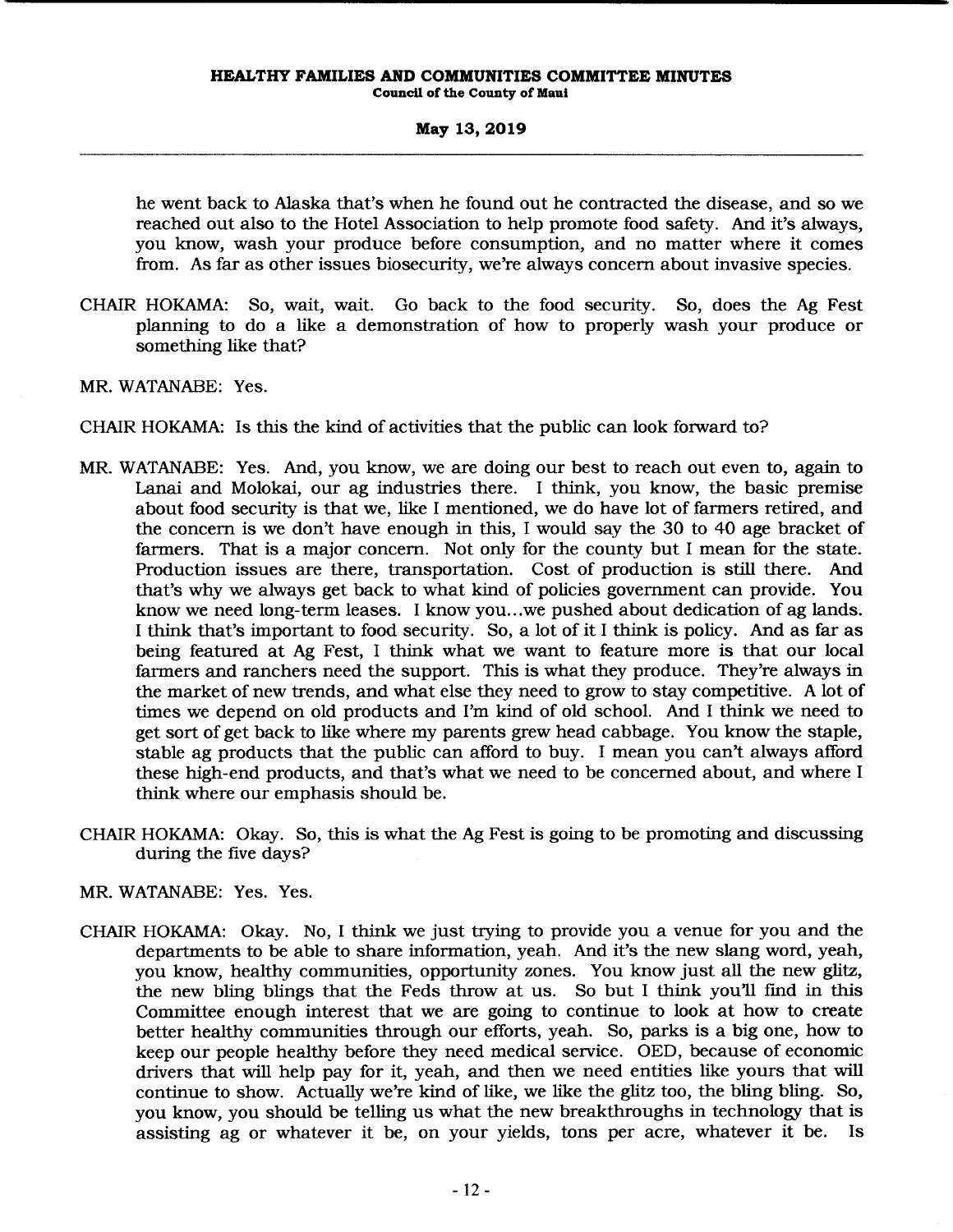Mahi Pono the... still looking like the answer to some of our problems regarding water lease situations and everything else going on? We look forward to your folks' regular input to us. Because this Committee can do a lot if we want to do a lot. Okay, and we can do nothing if we choose to do nothing also. Yeah, Ms. Kama?

- COUNCILMEMBER KAMA: So, you know, one of the things I've been asking developers as they come before me regarding their developments is I'm always asking them if there is room for community gardens. 'Cause I think if we have housing, we have community gardens. I think for me anyway, that's another effort towards helping our communities to be able to be more sustainable and to be healthy. So, I'm not sure how easy or how hard it is for that to occur. So, let's say for example, we said for every development that comes, they got to have a community garden. Doesn't have to be big, but they've got to have something, I don't know, I haven't figured it out in my head. But is that potentially possible? And I'm going to assume that people may or may not know how to garden. But still they would need to have some help in just getting started. So, where would that...
- CHAIR HOKAMA: You can deal with Ms. Desjardins and look at the County Code under subdivision requirements. So, maybe instead of a subdivision tree, you can have a subdivision garden.
- COUNCILMEMBER KAMA: So, who would we go to, to even start a garden?
- CHAIR HOKAMA: Planning Department.
- COUNCILMEMBER KAMA: Planning? I hope they're listening. Thank you, Chair. Thank you, Mr. Watanabe.
- CHAIR HOKAMA: I mean, you know, if you want to ... depends how you want to approach it, Ms. Kama, you know, the subdivision requirements. We always plant trees, right?
- COUNCILMEMBER KAMA: Absolutely.
- CHAIR HOKAMA: And then you see all the new home buyers cut down the trees we plant right?
- COUNCILMEMBER KAMA: Fruit trees. Plant fruit trees. Yeah.
- CHAIR HOKAMA: So, yeah. No, it's an idea. Maybe you can think about it. Anything else, Ms. Sugimura, before we finish up?
- VICE-CHAIR SUGIMURA: Yeah. So, thanks for opening it up, because as you know we're having a trade war with China. And what president, I want to say Tsu [sic] from China is focusing on are the farmers in the United States. So, I'm just wondering if you have any opinions. Especially Maui County Farm Bureau, if you've heard about it yet. Because I think the list of the items that are being I guess taxed more just recently came out. So, what does that do to us farmers on the local level?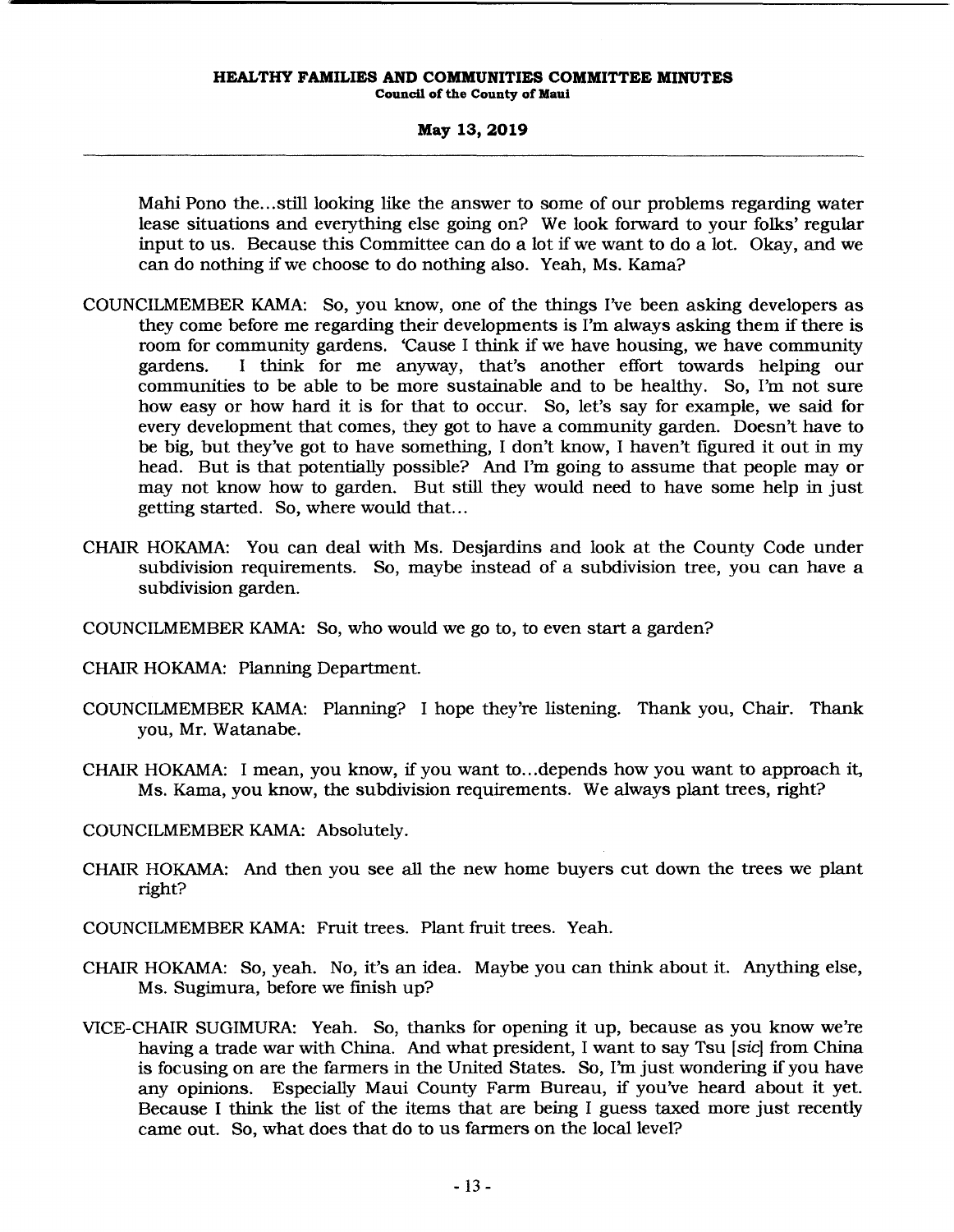**Connell or the County or Maui** 

### **May 13,2019**

- MR. WATANABE: I mean, for us in Hawaii I mean we haven't really looked at it, but there are implications, because when new products are ... and I'll use as an example from the floral industry. Like, you know, when they allow foreign imports like for orchids, it really hurts our local industry, and that's where trade really hurts. And that's where we look at it. And I know Farm Bureau has been supportive of, you know trades, trade agreements like NAFTA, but, you know, Hawaii is so small that, you know, their concerns are not ... our concerns are not naturally always addressed. But that is why for Hawaii to be competitive in the world market, is to be ... that's why we need support for research and development. And this is where the flower industry has been strong. You know, they've always come up with new varieties of anthuriums or orchids to stay one step ahead, because you have an opening for about, I would say three to five years, and then the rest of the world catches up with it. And then ... and that's why, you know, for us the University of Hawaii is important for research and development, and places like HARC and PBARC, because we always have to be on the cutting edge of new products.
- VICE-CHAIR SUGIMURA: Thank you. I mean, I think you have a big battle, not only is it locally, but when I heard that the list of the trade embargoes or different things going on nationally, and with our presidents being the two powerhouses of the world, I hope we win. I hope we win.
- CHAIR HOKAMA: Everybody got to win. Nobody wins, only one side wins. Mr. Molina, any last-minute questions you might pose at this time?
- COUNCILMEMBER MOLINA: No. I'm just ready for your recommendation, Chair.
- CHAIR HOKAMA: Okay. Just couple of things yeah, Mr. Watanabe, so the Members are clear. About what size are you looking at currently for this new event, this event? How many acres of land you're looking at utilizing? No, because I think one of the Members brought up that if this continues what are we looking at on one annual basis, you looking at five acres every time we put on event like this? If you get more wild...livestock and whatnot, you looking at eight acres? Or I mean what are we looking at?
- MR. WATANABE: Yeah, I would say about five, yeah, in that range, yeah. That should be adequate. Again, you know, we are, you know, we've reached a really large point in our event. I'm not sure how much more you can grow. Hopefully, you know, again, if you take the three islands, you know, hopefully we can make it a lot bigger. And I think what we are looking at too, I think we are competitive, I would say we are much more competitive and have a better event that would end up--even though it is .. .I am part of the organization--than the State Farm Fair at Kualoa Ranch, yeah.
- CHAIR HOKAMA: Okay. You're doing anything with Maui hotel...Restaurant Association and MCC's [sic] food service and veterinary care studies, veterinary studies programs?
- MR. WATANABE: Maybe Charlene can give you a better answer, reply.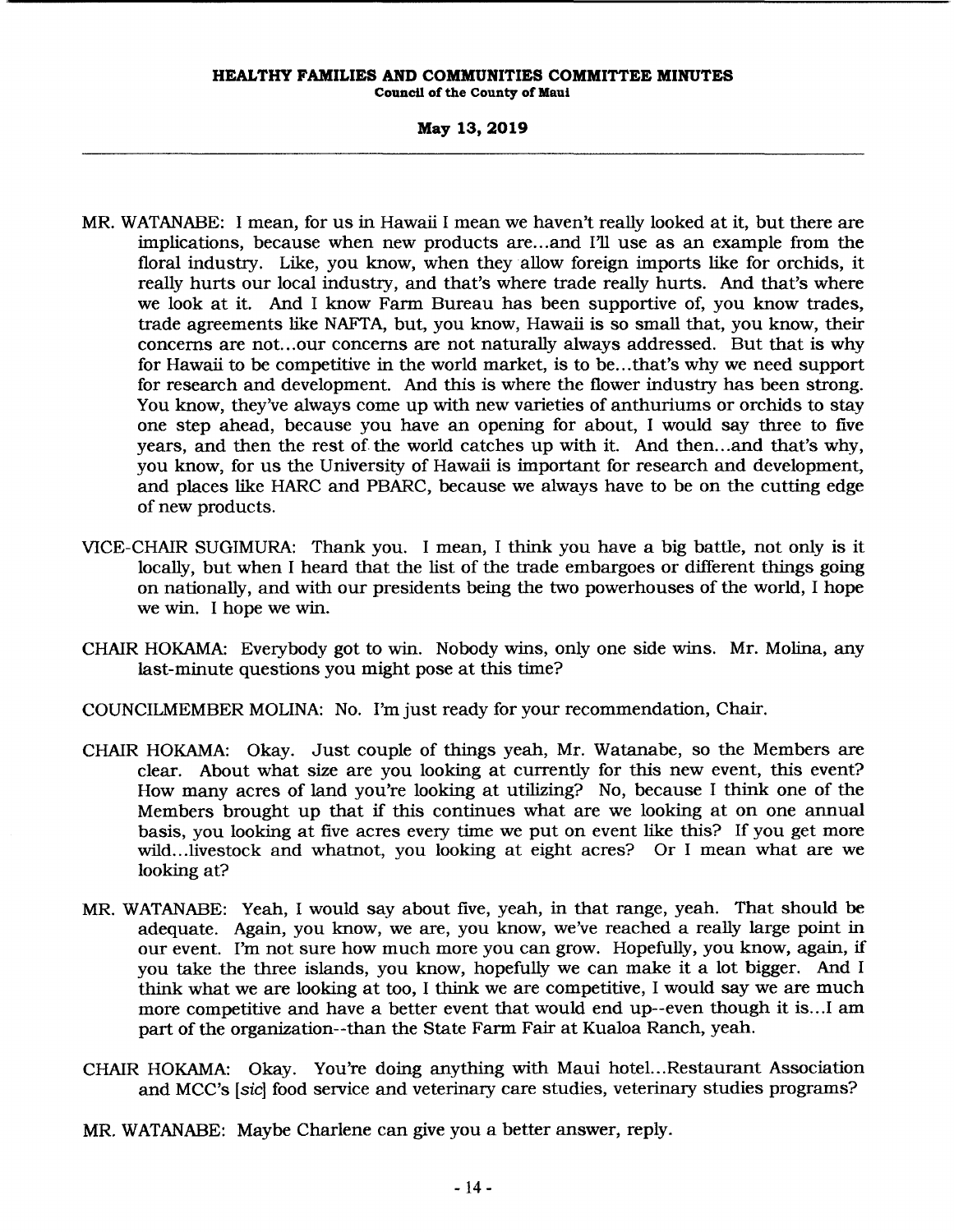CHAIR HOKAMA: Okay, Charlene, your tum.

MS. KAUHANE: Hi. Thank you. Yes. We do have a really good relationship with the University, and the Maui Food Innovation Center is a vendor at the event in our education tent. Also, the Culinary Academy is involved. This year it's a little bit different because we normally use to have our event in April when school was in session. So, we had a lot of students involved. We are going to see a decrease but hopefully increase next year when the students can be arranged prior to school ending. One of the big focuses of the event is our Grand Taste. It's a ticketed event, it costs \$30 and it's scheduled this year from three o'clock to five o'clock. And we have 12 chefs from various restaurants on Maui that are participating, and they do a taste featuring a local item, a local ingredient. And the focus this year is to focus on a vegetable ingredient that can be made into a main dish. Or something that's, people can take to potlucks. Normally the chefs include local ingredients and it sometimes is a complement to the protein. We're requiring them to make a, to utilize a vegetable as a main dish. So, that's going to be fun. So, the University, the Culinary Academy students often partner with the participating restaurants and they help, and they get to work with the chefs at our event.

CHAIR HOKAMA: 'Cause, you know, Chef Molina is pretty good too, you know.

- MS. KAUHANE: Yeah. So, yeah, so we're really happy, because that event has just grown over the years, the Grand Taste, and we price it specifically at \$30 so that we can get more of Maui residents to attend because the other events are usually much higher priced.
- CHAIR HOKAMA: Okay. No, no, no, I think that's good stuff. I've been to events where you buy the product and there's someone who can prepare it for you for another price, and then you're eating the product right--

MS. KAUHANE: Oh, that's great.

CHAIR HOKAMA: --at the, you know, at the...that's pretty much farm to table, right --

MS. KAUHANE: Yeah.

CHAIR HOKAMA: --program, so yeah. You know, we've seen those things successful in other venues that you might want to consider those type of opportunities.

MS. KAUHANE: Okay. Great, we will look into that.

CHAIR HOKAMA: Yeah. Yes, Mr. Molina?

COUNCILMEMBER MOLINA: Yeah. Thank you, Mr. Chair. You know, as I was looking at the list of participants on our Granicus, there are two liquor dispensing companies that will be part of the Ag Fest. I don't know if maybe it's for Mr. Watanabe or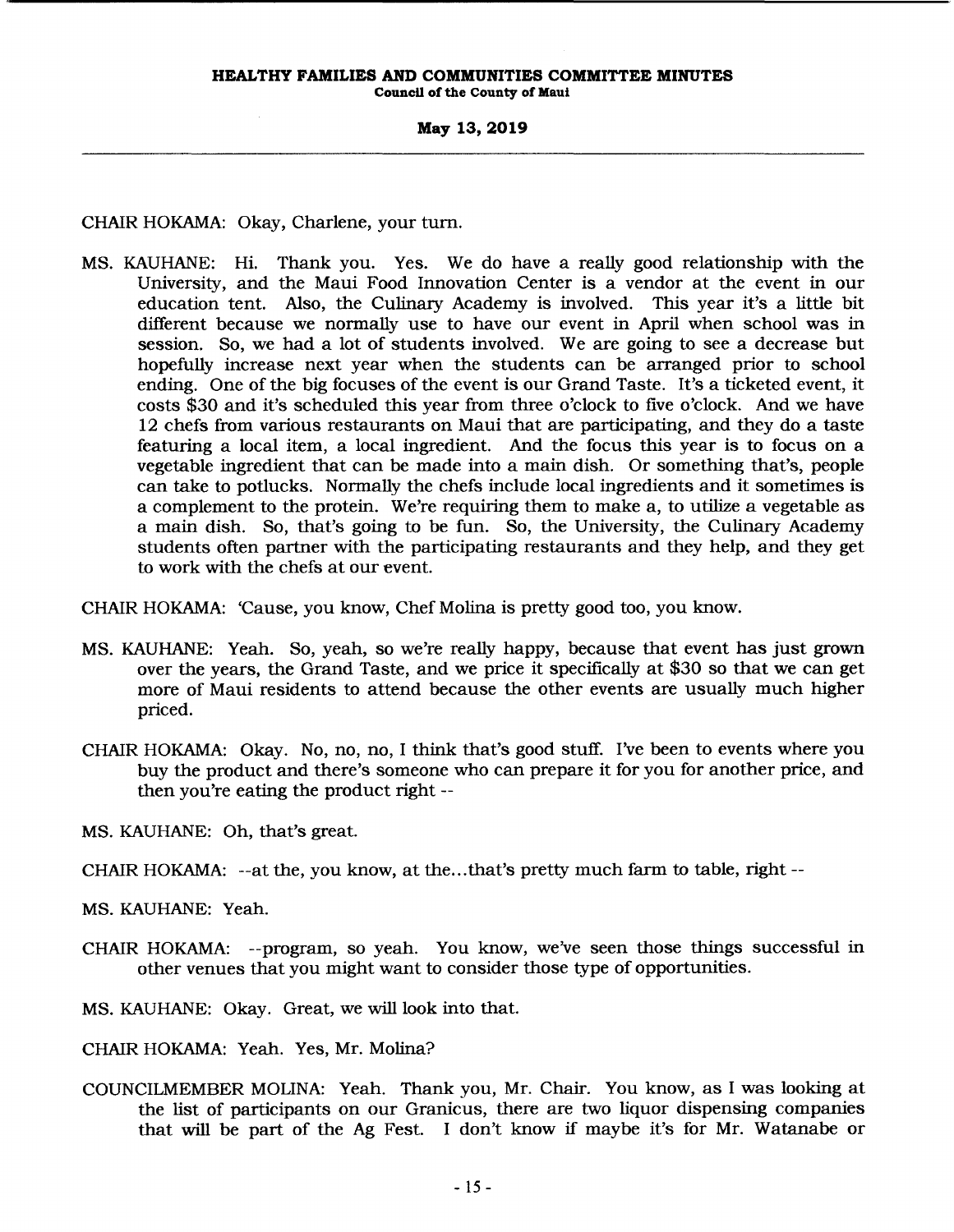Charlene could answer. What kind of rules would be place on them as far as dispensing the liquor? Because you have a youth organization, 4-H as well, and any issues with the Department as far as permitting? 'Cause I have a feeling the inspectors will probably be dropping by. Any comments?

CHAIR HOKAMA: Okay, Department?

MS. PETERS: I'll defer to Charlene, but there will be no liquor at the event.

MS. KAUHANE: Yeah. Our events are alcohol free. And so the vendors that are there, they are there to promote their tours that they offer, and in conjunction with the Pineapple Tours. So, Haliimaile Distilling Company is across the street from Maui Gold Pineapple, and they work hand in hand to do a combined tour of the fields. And then educating the attendee about the value-added products made from the pineapple, which is the PAU Vodka.

COUNCILMEMBER MOLINA: Okay. Well, thank you for that clarification.

MS. KAUHANE: You're welcome.

COUNCILMEMBER MOLINA: Thank you.

MS. KAUHANE: And same as the Maui Brewing Company, they do the same thing. And there are several companies that offer different tours. Independent business people. There's a craft tour on Maui where people can go to. The Maui Brewing Company, I thinks it's Ocean Vodka, and Haliimaile Distilling Company.

CHAIR HOKAMA: Anything else, Mr. Molina?

COUNCILMEMBER MOLINA: No. That's it. Thank you, Chair.

CHAIR HOKAMA: Okay. Anything else, Ms. Sugimura?

- VICE-CHAIR SUGIMURA: I was wondering, are you honoring any ag people? I think in the past, I remember you did. I'm curious.
- MS. KAUHANE: Yeah. This is our fourth...
- CHAIR HOKAMA: You guys have one breakfast, right?
- MS. KAUHANE: We do, and it's just so great. It's the fourth year that we're doing it. It's called the Maui Farmers Pancake Breakfast, Legacy Farmers Pancake Breakfast, and this year we're honoring three farmers. The first is Arthur DePonte who's with the livestock industry. He was responsible for bringing in Brangus cattle to Maui. So, he is wonderful. He just turned 90 on May  $2<sup>nd</sup>$ , and his family's all coming and they're *very* excited. Keoki Freeland, if you know him, he has always worked in the plantations on West Maui. And he's *very* excited as well. His family's going to be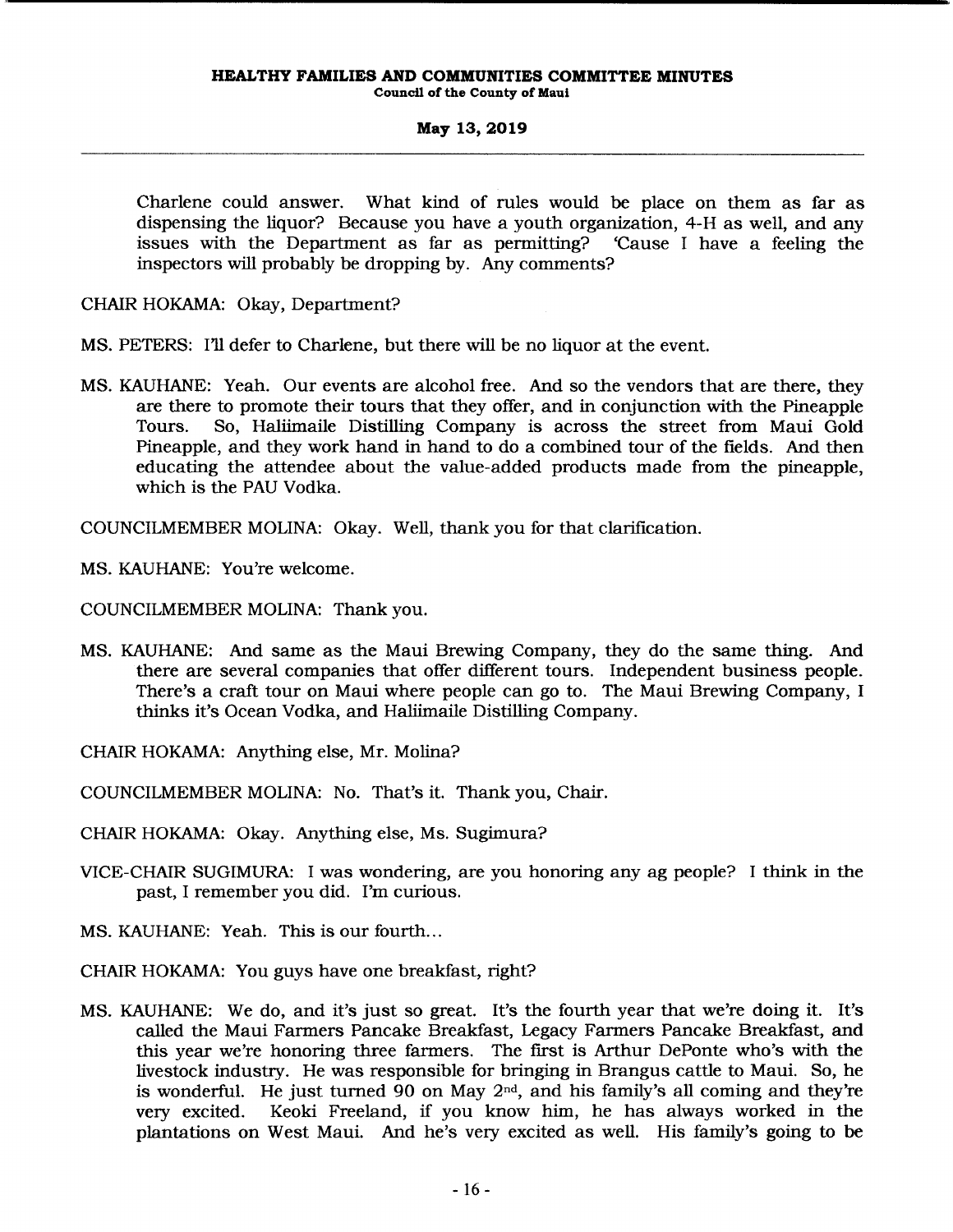there. And he's being recognized for his contributions in the sugar industry and pineapple, but also his involvement with getting his nephew involved in the coffee industry. So, there's quite a legacy there of multi generations of farmers. And then, we're also recognizing the Uradomo Family who did the Maui pickled products, but they also had a farm since, I guess, the 1930s here on Maui. So, it's wonderful. We get to have a variety of farmers being recognized. And I wanted to draw to your attention that we have the Fairmont Kea Lani this year sponsoring the food. So, one of the ways that we garner support from the community is not only fmancial sponsorship but they're providing the breakfast food as a donation. So, it's an in-kind donation, and that's from Chef Tylun Pang. So, that saves us a bit of money on our end so that we can do other things. I think we paid \$2,500 last year for the food and they are going to do it this year. So, it'll be nice.

CHAIR HOKAMA: Yeah, Chef Pang is terrific.

MS. KAUHANE: He's a tremendous supporter. He's always willing to support us.

CHAIR HOKAMA: Ms. Sugimura?

VICE-CHAIR SUGIMURA: Thank you. Can you send us the list that you just mentioned?

MS. KAUHANE: Sure.

VICE-CHAIR SUGIMURA: When you do your press release.

MS. KAUHANE: Yeah. We have the press release. Warren just got out the info from Ira for the Uradomos. So, I just have that section to write and then we'll issue the press release.

VICE-CHAIR SUGIMURA: Thank you

CHAIR HOKAMA: Ms. Kama, any last question, comment?

COUNCILMEMBER KAMA: No, Chair. I'm ready for the question.

CHAIR HOKAMA: Okay.

COUNCILMEMBER KAMA: Thank you.

CHAIR HOKAMA: Anything else you want to...

MS. KAUHANE: No. We just, thank you for all of your help, and I think one of the points that's important for us and I know we all have a love for Upcountry, Maui and wanting to hold our event up there. But we're really looking forward to having it in Kahului, Wailuku area at the Parks, War Memorial, because we feel that it's easier for everybody to get to. So, what we've learned in the past after having it at Maui Tropical Plantation is, is that every year we've increased our attendance by being in the central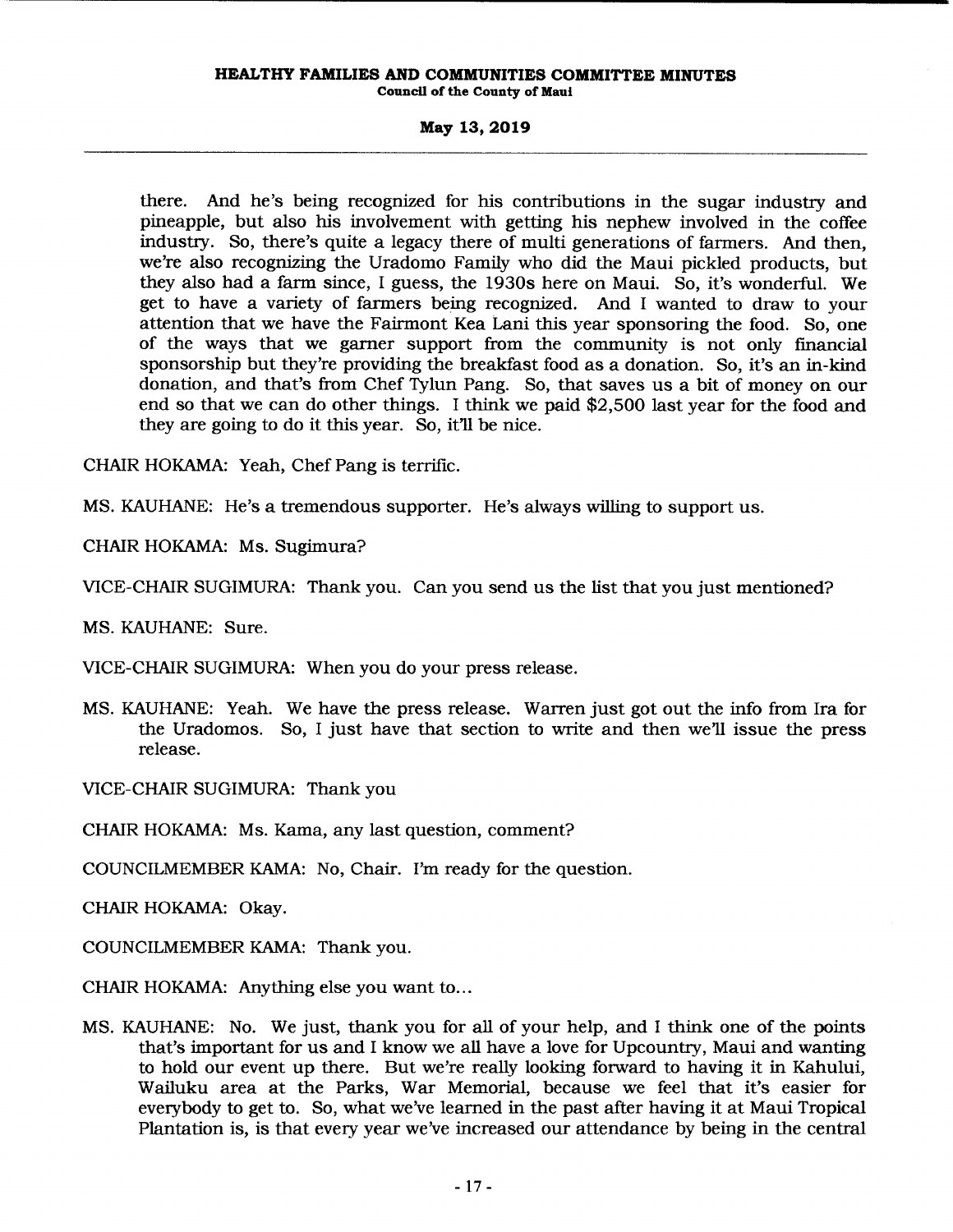location. But what we do at our event is promote the agricultural districts in every place that people can visit on their own. But for this particular event it works really well to be in a central location.

- CHAIR HOKAMA: Okay. Thank you very much. Mr. Cambra, you wanted to say any last-minute words? We'll give you an opportunity today since you took the time.
- MR. CAMBRA: Just the part about the restaurants and hotels. A lot of these businesses support our auction. So, we have hotels, restaurants, and businesses in the So, we have hotels, restaurants, and businesses in the community. So, it's a good time where both the Ag Fest participants and the...they can participate at the livestock auction. So, it's kind of, you know, working together.
- CHAIR HOKAMA: Yeah, thank you for being in here this morning. Okay. So, is there anything we need to know, Ms. DesJardins, regarding the proposed resolution? Any adjustments, revisions, corrections?
- MS. DESJARDINS: No, Chair.
- CHAIR HOKAMA: Okay. Ms. Peters, any adjustments, corrections, revisions on proposed resolution?
- MS. PETERS: Thank you, Chair. I'd just like to thank you, Chair, and the Committee for taking this up and expediting it to assist with this great program.
- CHAIR HOKAMA: Okay, thank you. Ms. Fukumoto, any comments on the proposed resolution?
- MS. FUKUMOTO: Thank you, Chair. No other changes. And just want to thank everyone for giving the agricultural community an opportunity.
- CHAIR HOKAMA: Okay. The Chair will then state that it is the intent for us to defer the item today. Friday's Council meeting there is an item for a discharge consideration that Ms. Sugimura will bring forward, and then if approved, then the Council can make a determination on this agreement for use of the complex. Yeah, and the Department and applicants know they need to start earlier next year. Yeah, yeah. So, any other comments, Members? Any other questions? Then, we are done for the day. This meeting is adjourned.  $\ldots$  (gavel). ..

### **COUNCILMEMBERS VOICED NO OBJECTIONS.** (Excused: KK, KRF, TP)

### **ACTION: DEFER PENDING FURTHER DISCUSSION.**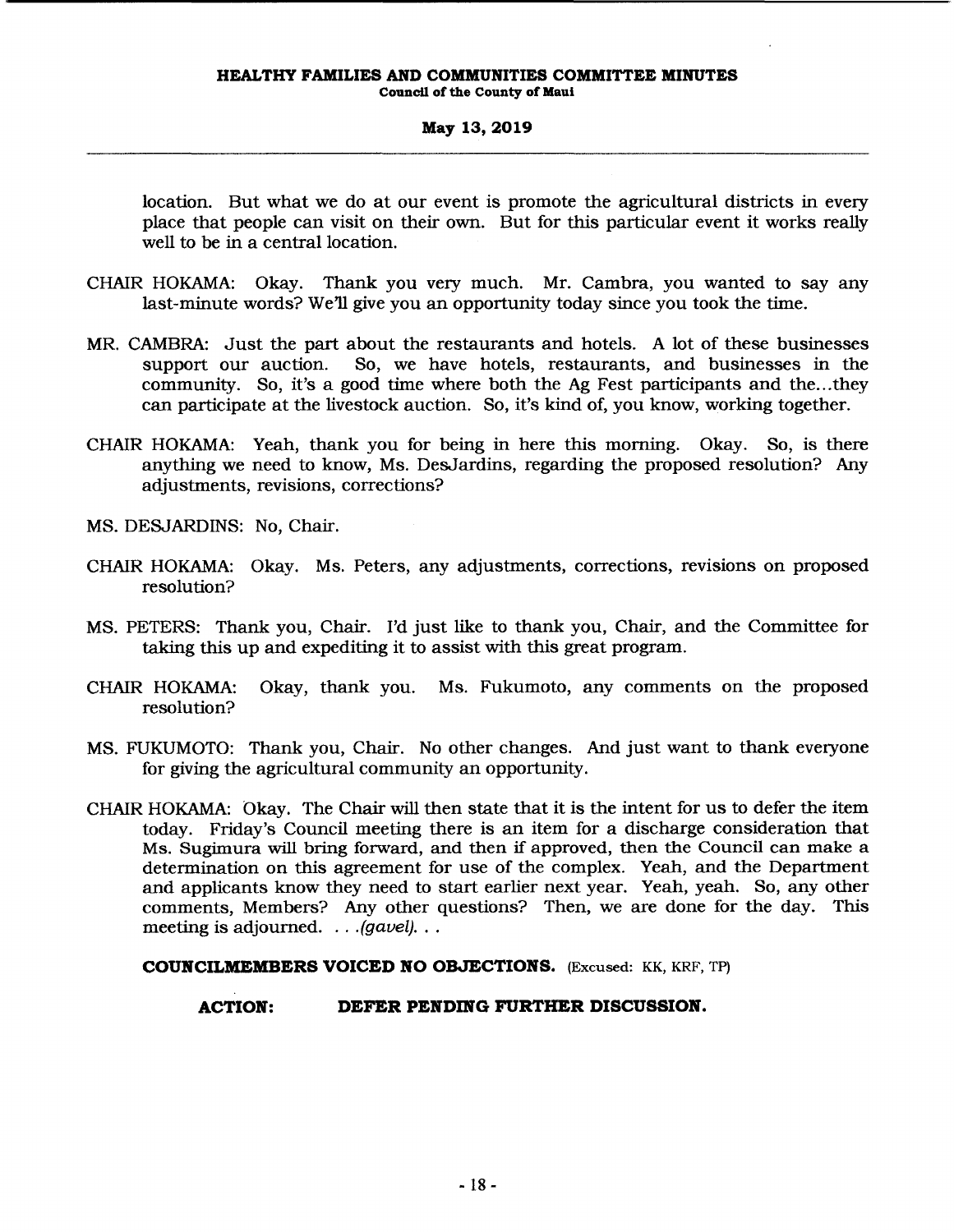Council of the County of Maui

May 13,2019

ADJOURN: 9:52 a.m.

APPROVED:

fll Gahama

RIKI HOKAMA, Chair Healthy Families and Communities Committee

hfc:min: 190513:zo

Transcribed by: Zoila Olsten